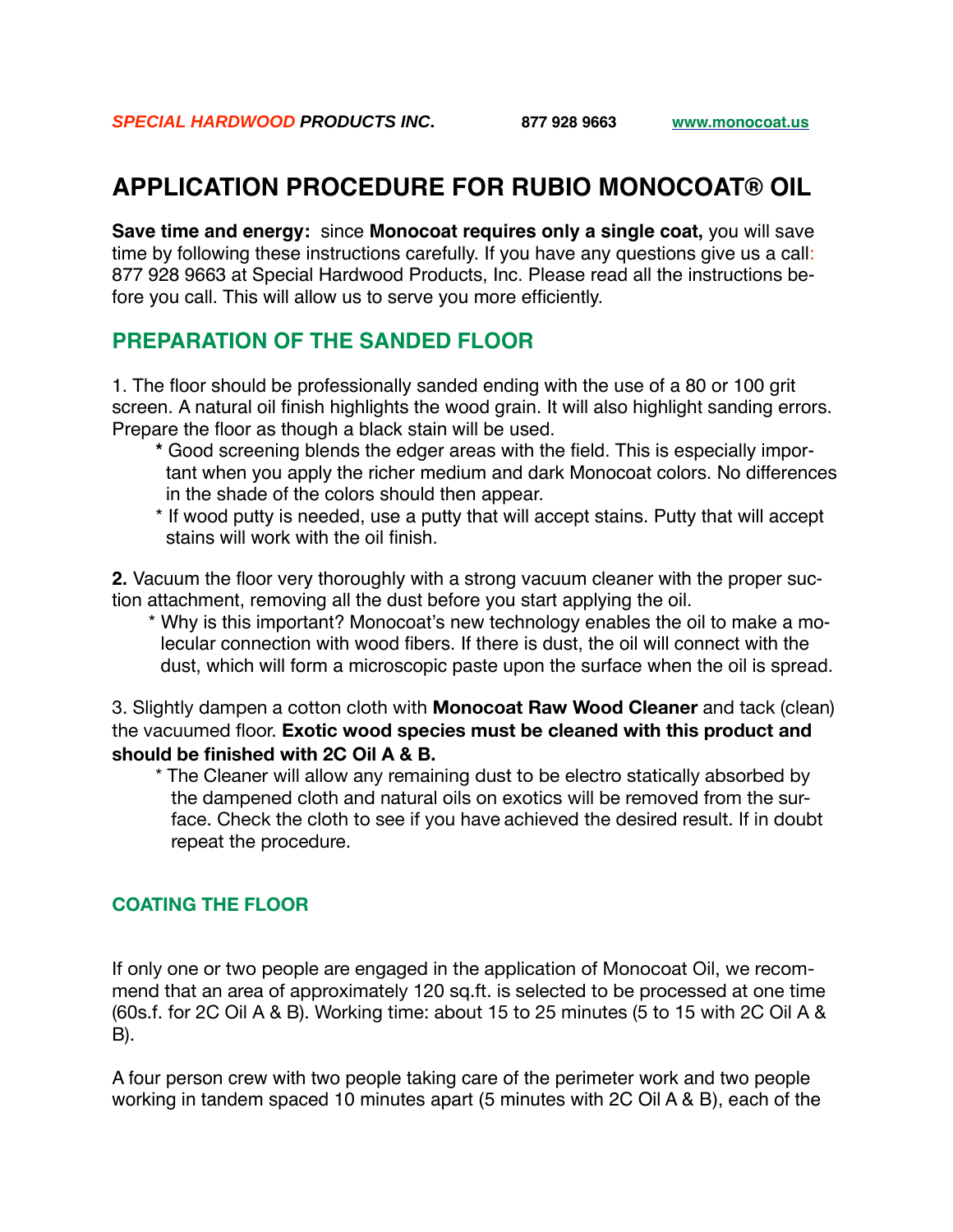two people with a buffer, there is no need to select a specific size area. Simply start and continue work to completion regardless of the size of the project.

#### **Preparing the oil Do not flood the floor with the oil. Instead, use an absolute minimum of oil,** just enough to

**1** Monocoat oil needs to be stirred well (not just shaken). **F** IVIOHOCOAL OIL HEEDS.



**2** Pour the well-stirred oil into a handy squeeze bottle. The squeeze bottle allows quality control and pinpoint delivery. Give the squeeze bottle a quick shake prior to each use to keep the solid particles suspended. A squeeze bottle is included with each order.

## **Applying the oi**l

**\* Do not flood the floor with the oil.** Instead use enough to wet the surface and achieve thorough coverage. Remember that Monocoat Oil does not have to penetrate nor does it have to leave a film. It attaches to wood fibers.



**1** With a brush, sponge or, **preferably, the removeable 4" center section of a buffer pad**, spread a strip of Monocoat oil along the wall and other places that are hard to reach with a buffer. **This application should coincide with the buffer procedure.**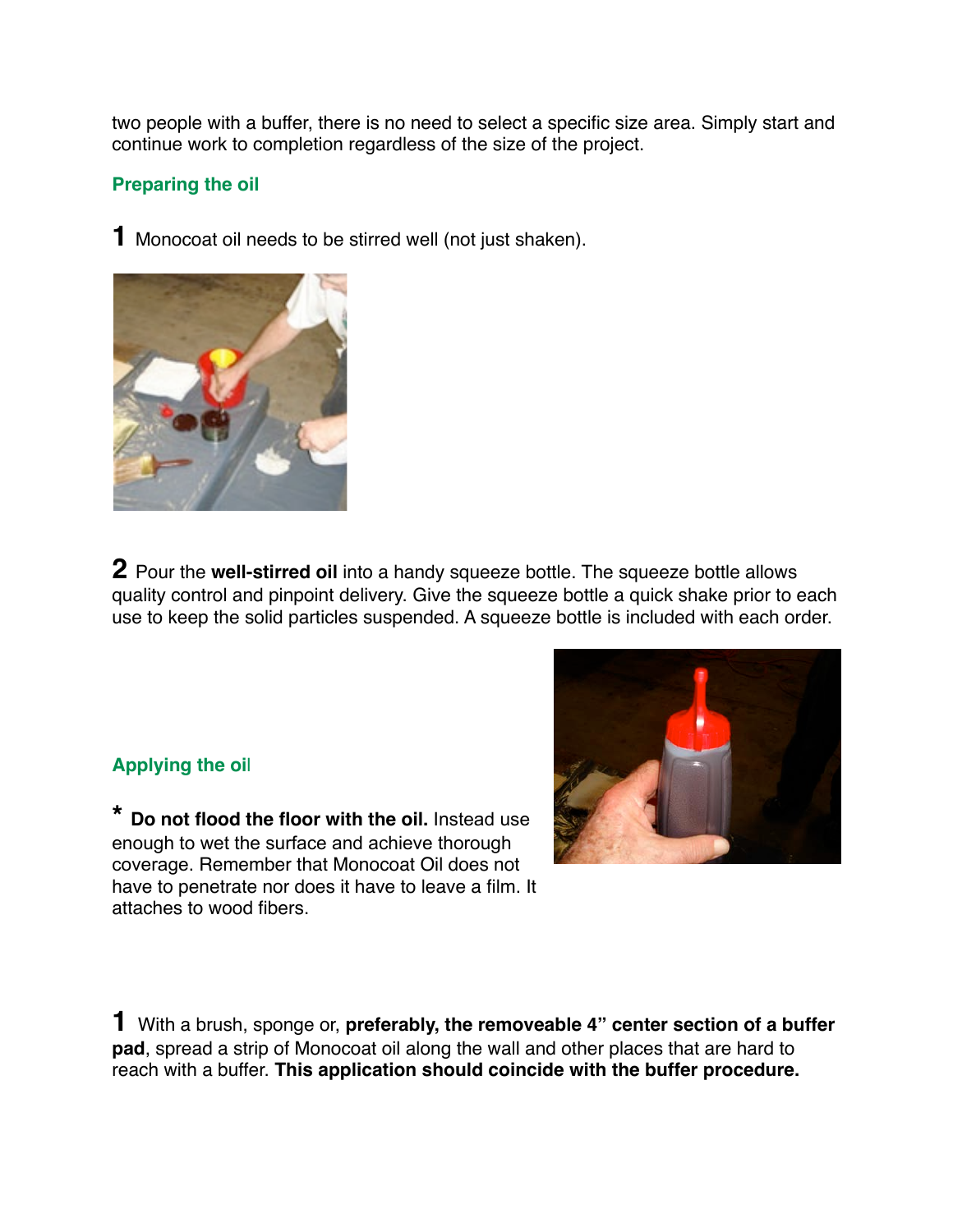**Note:** Keep in mind; **the excess oil needs to be removed 10 minutes after the application.(5 minutes for 2C A & B)**



**2** Spread the oil using a standard buffer with a **red or white pad.** For the initial use, squeeze enough oil on to the pad to get an easy start.

A. Squeeze a line of oil (2 or 3 ft. only) parallel with the planks, using a minimum amount. Spread the oil with the buffer until you can see that more is needed.

B. Before squeezing more oil, buff the wet area again to ensure an even application.

C. Continue the application until 120 sq. ft. is coated (60 s.f. with 2C Oil A & B).



D. Immediately buff the completed area with the wet pad to ensure consistent coverage.



**Note:** Some wood species, like Douglas Fir, will naturally absorb more oil. Pre-finishing treatments can make the wood grain very open or dry, causing more absorption. While doing #2 above, check for dry spots or an uneven appearance. **Only if necessary**, squeeze **small** amounts of oil onto the spots and spread with the buffer. When the appearance of the section is consistent, buff the entire area one last time and continue the application.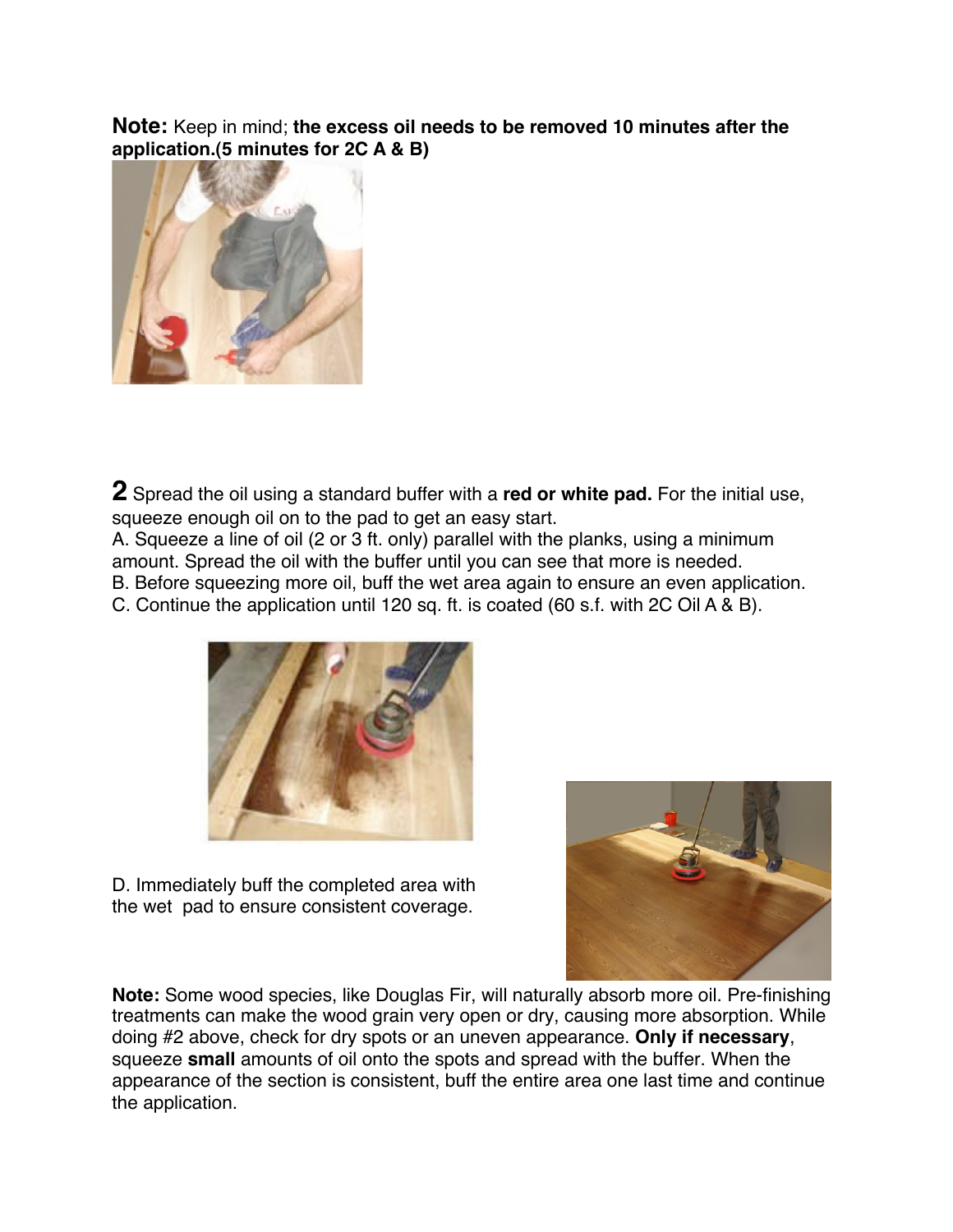## **Removing Excess Oil**

**1** Using a cotton cloth, remove excess oil from the hand-applied areas.

**2** Remove excess oil from the field with a 175 rpm buffer using a **white pad** on top of a **lint free cloth**.

**\* Remove all excess oil** or the drying time (24 to 36 hours) will be extended. Never leave a film..

\* Should the oil become difficult to remove, you can sprinkle a small amount of oil over the sticky area to revive, thin and remove it.

#### **Final Task (not necessary with 2C Oil A & B)**

Once the floor is 100% completed, polish the entire floor one last time with one or more clean white pads. Consider this final pass an overview of your work. Watch for foot-prints, thin spots, excess oil and make the needed corrections.

\*Tools can be cleaned with Monocoat Raw Cleaner

# **Warning**

Oil saturated cloths, pads, and saw dust can spontaneously combust and must therefore be burnt, placed in water, or kept in a lid-sealed metal container.

# **IMPORTANT**

**Do not tape anything to the finish!**

**After treatment with Rubio Monocoat Oil Plus, the floor requires 3 weeks to cure, become water resistant, and harden completely (1 week for 2C Oil A & B). Though the floor is useable 36 hours after the**